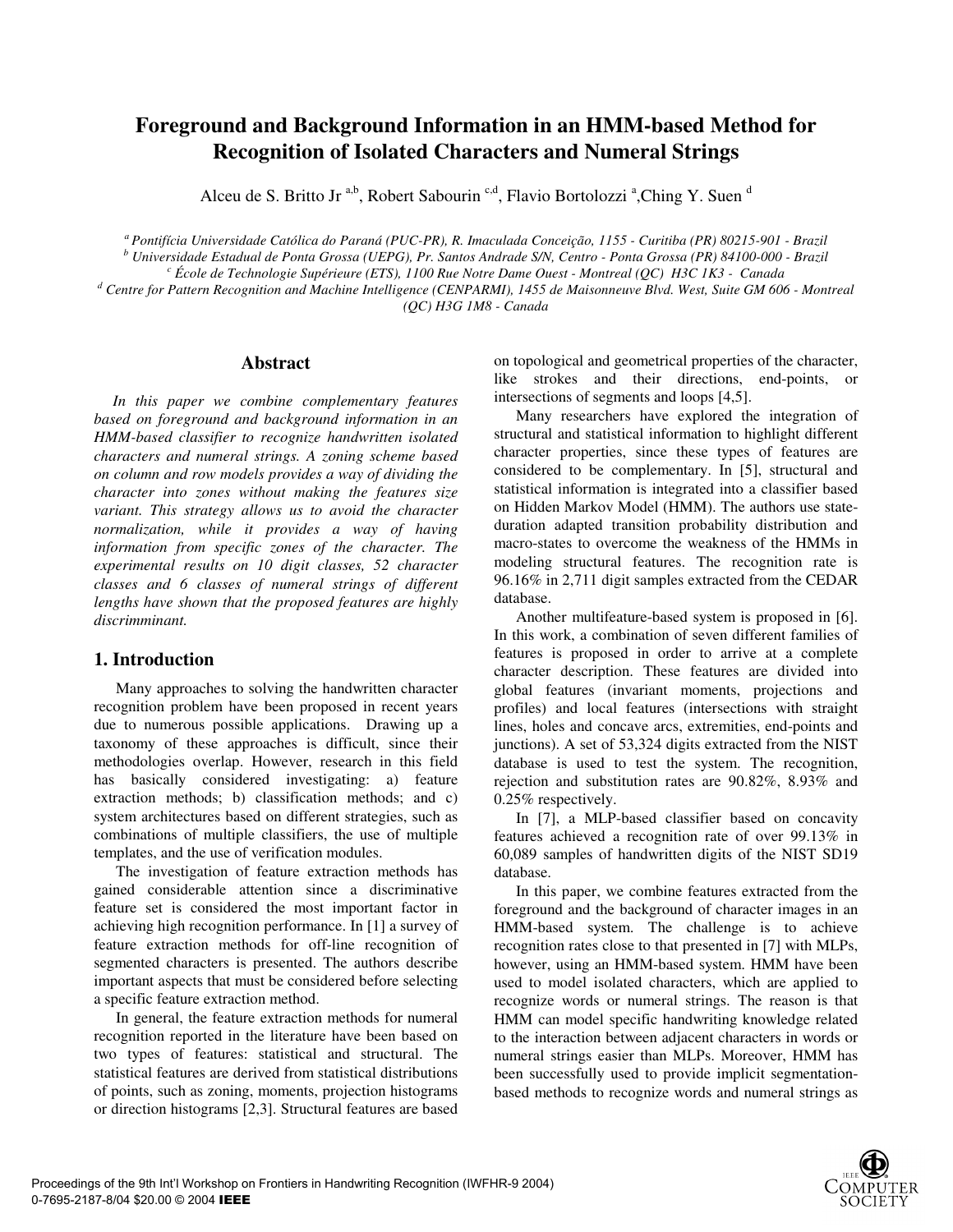in [8]. With such an approach it is possible to avoid a priori segmentation of the string or word into characters.

#### **2. Feature extraction method**

The extraction method consists of scanning the character image from left-to-right (column-based features) and from bottom-to-top (row-based features). Foreground and background information are combined in a vector of 47 features: 34 foreground plus 13 background features.

#### **2.1 Foreground features (FF)**

The FF vector consists of local and global features calculated taking into account the foreground pixels of the image columns or rows. The local features are based on transitions from background to foreground pixels and vice versa.

For each transition, the mean direction and corresponding variance are obtained by means of statistic estimators. These estimators are more suitable for directional observations, since they are based on a circular scale. For instance, given the directional observations  $\alpha_1 = 1^{\circ}$  and  $\alpha_2 = 359^{\circ}$ , they provide a mean direction  $(\overline{\alpha})$  of 0° instead of 180° calculated by conventional estimators. Let  $\alpha_1, ..., \alpha_i, ..., \alpha_N$  be a set of directional observations with distribution  $F(\alpha_i)$  and size N.



**Figure 1. Circular mean direction** <sup>α</sup> **and variance**  $S_\alpha$  for a distribution  $F(\alpha_i)$ 

Figure 1 shows that  $\alpha_i$  represents the angle between the unit vector  $\overline{OP_i}$  and the horizontal axis, while  $P_i$  is the intersection point between  $\overline{OP_i}$  and the unit circle. The cartesian coordinates of  $P_i$  are defined as:

$$
(\cos(\alpha_i), \sin(\alpha_i)) \tag{1}
$$

The circular mean direction  $\overline{\alpha}$  of the N directional observations on the unit circle corresponds to the direction of the resulting vector  $\overline{R}$  obtained by the sum of the unit vectors  $\overline{(OP_1, ..., OP_N)}$ . The center of gravity  $(\overline{C}, \overline{S})$  of the N coordinates  $(\cos(\alpha_i), \sin(\alpha_i))$  is defined as:

$$
\overline{C} = \frac{1}{N} \sum_{i=1}^{N} \cos(\alpha_i) \quad \text{or} \quad \overline{S} = \frac{1}{N} \sum_{i=1}^{N} \sin(\alpha_i)
$$
(2)

These coordinates are used to estimate the mean size of  $\overline{R}$ , as:

$$
\overline{R} = \sqrt{\overline{C}^2 + \overline{S}^2}
$$
 (3)

Then, the circular mean direction can be obtained by solving one of the following equations:

$$
\cos\left(\overline{\alpha}\right) = \frac{\overline{C}}{\overline{R}}, \qquad \sin\left(\overline{\alpha}\right) = \frac{\overline{S}}{\overline{R}}
$$
 (4)

Finally, the circular variance of  $\overline{\alpha}$  is calculated as:

$$
S_{\alpha} = 1 - \overline{R} \tag{5}
$$

To estimate  $\overline{\alpha}$  and  $S_{\alpha}$  for each transition of a numeral image, we have considered  ${0^0, 45^0, 90^0, 135^0, 180^0, 225^0, 270^0, 315^0}$  as the set of directional observations, while  $F(\alpha_i)$  is computed by counting the number of successive black pixels over the direction  $\alpha_i$  from a transition until the encounter of a white pixel. In Figure 2 the transitions in a column of numeral 5 are enumerated from 1 to 6, and the possible directional observations from transitions 3 and 6 are shown.



**Figure 2. Transitions in a column image of numeral 5, and the directional observations to estimate the mean direction for transitions 3 and 6** 

In addition to this directional information, we have calculated two other local features: a) relative position of each transition, taking into account the top of the digit bounding box, and b) whether the transition belongs to the outer or inner contour, which shows the presence of loops in the numeral image. Since for each column we consider 8 possible transitions, at this point our feature vector is composed of 32 features.

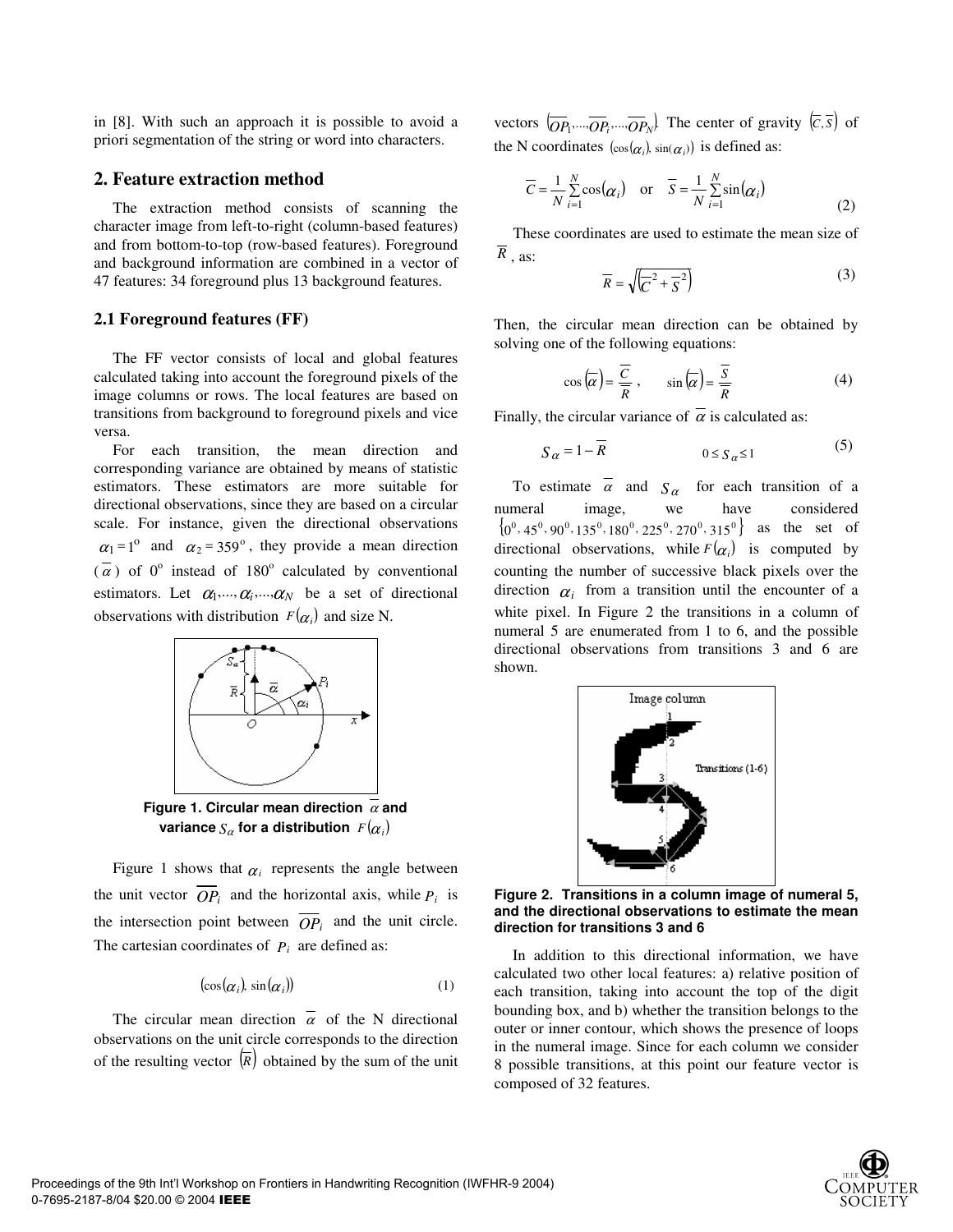The global features are based on vertical projection (VP) of black pixels for each column, and the derivative of VP between adjacent columns. This constitutes a total of 34 features normalized between 0 and 1.

#### **2.2 Background features (BF)**

The BF vector is based on concavity information. These features are used to highlight the topological and geometrical properties of the character classes. Each concavity feature represents the number of white pixels that belong to a specific concavity configuration.

The label for each white pixel is chosen based on the Freeman code with four directions. Each direction is explored until the encounter of a black pixel or the limits imposed by the digit bounding box. A white pixel is labeled if at least two consecutive directions find black pixels. Thus, we have 9 possible concavity configurations. Moreover, we consider four more configurations, in order to detect more precisely the presence of loops.

The total length of this feature vector is then 13. The concavity vector is normalized between 0 and 1, by the total of the concavity codes computed for each column or row of the character image.

Figure 3 shows the 9 concavity configurations and also 4 configurations (A,B,C,D) for false loops.



**Figure 3 – Concavity configurations** 

#### **2.3 Column and row-based features**

The feature vector composed of foreground and background features is extracted from each column and row of the character image. Each feature vector is mapped to one of 256 possible discrete symbols available in a codebook previously constructed by using the K-means algorithm [9]. Thus, the output of the feature extraction method consists of two sequences of discrete observations for each digit: column-based and row-based sequences.

#### **3. Hidden Markov models**

In the proposed classifier each character class is represented by two HMMs: one based on columns  $(\lambda_c^0, \lambda_c^1, ..., \lambda_c^9)$  and other based on rows  $(\lambda_r^0, \lambda_r^1, ..., \lambda_r^9)$  of the character image. These column- and row-based models provide a way of combining foreground and background features in the zoning scheme as shown in Figure 4.



**Figure 4. Implicit zoning scheme provided by combining column and row-based models** 

The topology of the character models is defined taking into account the recognition of handwritten text. This means a left-right model with number of states defined as described in [10], which defines the possible number of states (N) of the HMMs taking into account durational statistics calculated from the training database. Table 1 presents the range (minimum and maximum number of states) for each numeral model calculated on the training set  $(50,000)$  isolated digits  $-5,000$  per class). In addition, the mean length value is also calculated. The final number of states of each digit model was experimentally defined as that corresponding to the minimum value in Table 1.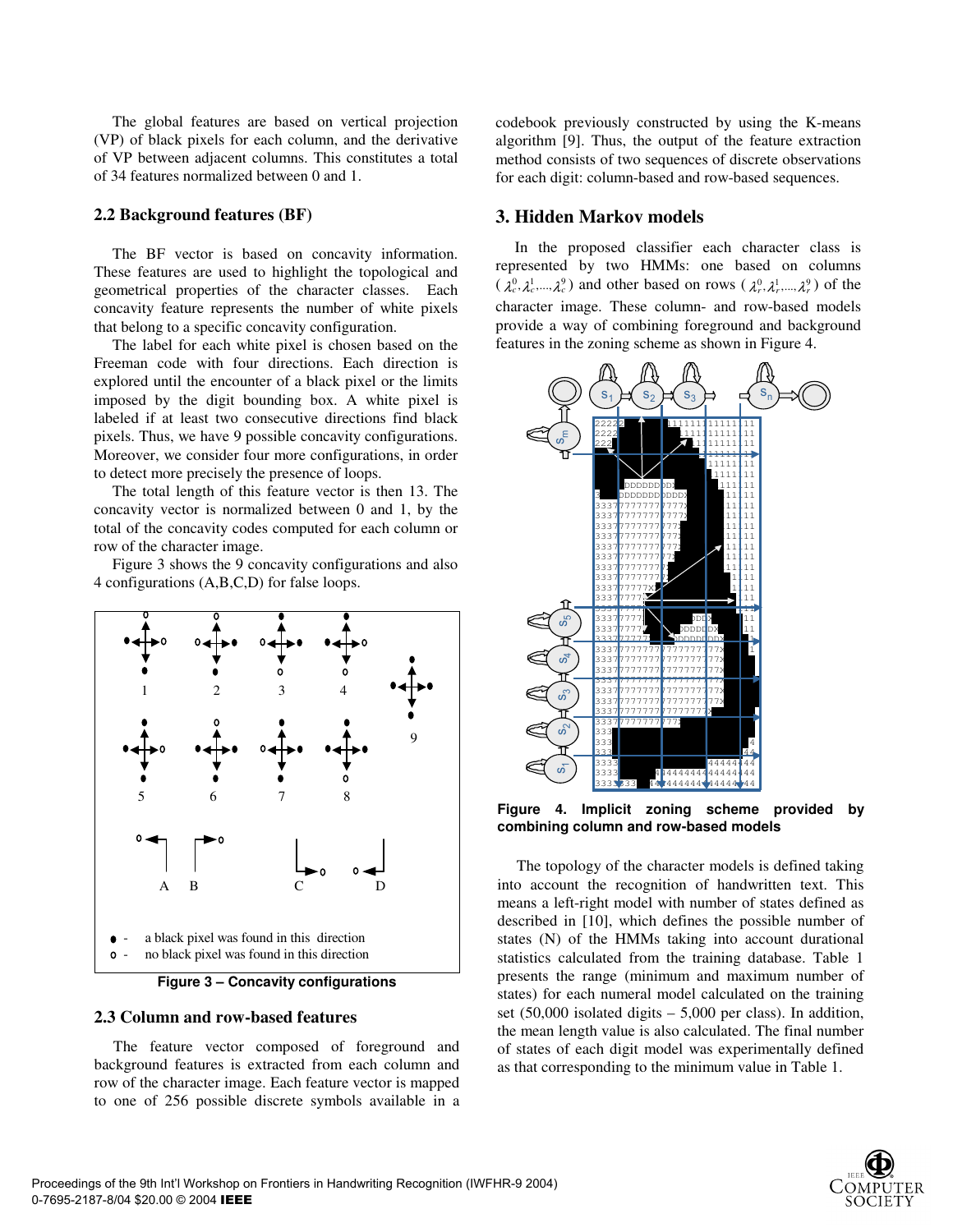**Table 1. Minimum, maximum and mean number of states by digit class** 

| omnoo wy urgii viuoo |     |                                  |     |        |      |     |  |  |  |  |
|----------------------|-----|----------------------------------|-----|--------|------|-----|--|--|--|--|
| Numeral              |     | Row based<br>Column based models |     |        |      |     |  |  |  |  |
| model                |     |                                  |     | Models |      |     |  |  |  |  |
|                      | Min | Mean                             | Max | Min    | Mean | Max |  |  |  |  |
| 0                    | 13  | 18                               | 24  | 14     | 21   | 28  |  |  |  |  |
|                      | 5   | 6                                | 7   | 16     | 24   | 32  |  |  |  |  |
| 2                    | 14  | 22                               | 30  | 16     | 24   | 32  |  |  |  |  |
| 3                    | 14  | 20                               | 26  | 20     | 28   | 36  |  |  |  |  |
| 4                    | 15  | 22                               | 28  | 18     | 28   | 39  |  |  |  |  |
| 5                    | 13  | 21                               | 29  | 19     | 27   | 35  |  |  |  |  |
| 6                    | 15  | 20                               | 25  | 18     | 27   | 36  |  |  |  |  |
| 7                    | 15  | 20                               | 25  | 18     | 27   | 36  |  |  |  |  |
| 8                    | 14  | 17                               | 24  | 20     | 29   | 38  |  |  |  |  |
| 9                    | 16  | 20                               | 25  | 21     | 31   | 41  |  |  |  |  |

# **4. Experimental results**

Three set of experiments were carried out taking into account isolated digits, isolated characters and numeral strings of different lengths. In all the experiments a zerolevel rejection was used.

# **4.1 Experiments on isolated digits**

The experiments undertaken during the course of development of the proposed method were done using isolated numerals from the NIST SD19. We use 50,000 numeral samples for training, 10,000 for validation and 10,000 for testing. A final experiment was done using a more robust protocol based on 195,000 samples for training, 28,000 for validation and 60,089 for testing.

# **4.1.1 Evaluation of the number of states**

The gap between the number of states usually found in the literature for HMMs used to represent characters (5 or 6 states) [11,12] and those in Table 1 estimated using the scheme proposed [10] is very large. For this reason, we decide at this time to evaluate, for the column-based models, configurations with 6, 8 and 12 states.

**Table 2 - Experiments considering different number of states in the numeral HMMs** 

| 30003 TH GIG HUILGIU HIIIR |               |       |                                                     |       |  |  |  |  |  |  |  |
|----------------------------|---------------|-------|-----------------------------------------------------|-------|--|--|--|--|--|--|--|
|                            | Column models |       | Row models                                          |       |  |  |  |  |  |  |  |
| Number of states           |               |       | Valid. $(\%)$ Test $(\%)$ Valid. $(\%)$ Test $(\%)$ |       |  |  |  |  |  |  |  |
| 6                          | 97.63         | 94.55 | 95.65                                               | 92.27 |  |  |  |  |  |  |  |
| 8                          | 97.78         | 94.90 |                                                     |       |  |  |  |  |  |  |  |
| 12                         | 97.89         | 95.26 |                                                     |       |  |  |  |  |  |  |  |
| Minimum values             | 98.01         | 95.51 | 97.56                                               | 95.16 |  |  |  |  |  |  |  |
| Mean values                | 97.54         | 94.61 | 97.40                                               | 95.02 |  |  |  |  |  |  |  |

Table 2 shows the recognition results considering different number of states for the column and row numeral models. The best results were obtained by using the

minimum values presented in Table 1. The maximum values were not evaluated since we have observed a loss in terms of recognition rates for the mean values.

### **4.1.2 Evaluation of the codebook sizes**

The codebook size was experimentally optimized. We have evaluated codebooks composed of 64, 128, 192, 256 and 320 entries. The codebook composed of 256 entries provided the best results (see Table 3). The recognition rate of the row models considering a codebook with 64 entries were not calculated, since we have observed that 256 entries provided better results (based on the columnbased models).

|      | Column models |              | Row models    |              |  |
|------|---------------|--------------|---------------|--------------|--|
| Size | Valid. $(\%)$ | Test. $(\%)$ | Valid. $(\%)$ | Test. $(\%)$ |  |
| 64   | 95.40         | 92.94        |               |              |  |
| 128  | 97.89         | 95.26        | 97.56         | 95.16        |  |
| 192  | 98.24         | 96.23        | 98.16         | 96.63        |  |
| 256  | 98.44         | 96.54        | 98.40         | 97.09        |  |
| 320  | 98.32         | 96.44        | 98.30         | 96.92        |  |

# **4.1.3 Combination of column and row models**

The experiments have shown that combining columnand row-based models to represent each digit class provides an interesting recognition performance. In Table 4, experiment (a), only the column-based model using the foreground feature (FF) vector was evaluated. In the experiment (b), we observed a significant improvement in the recognition performance when we combine foreground and background features in the column-based model.

**Table 4. Combination of column and row models** 

|     |                                                                             | Valid.(%) | Testing $(\%)$ |
|-----|-----------------------------------------------------------------------------|-----------|----------------|
| (a) | Column (FF vector)                                                          | 96,79     | 94,00          |
| (b) | Column $(FF + BF$ vectors)                                                  | 98.44     | 96.54          |
| (c) | $Row$ (FF + BF vectors)                                                     | 98.40     | 97.09          |
| (d) | Combination (column and<br>row models used in (b) and<br>(c), respectively) | 99.00     | 98.02          |

Similar results were obtained in the experiment (c) for the row-based models. Finally, the experiment (d) has shown that column and row-based models are really complementary. The models were combined by summing the log of their final probability calculated using Viterbi's algorithm.

Table 5 shows the confusion matrix related to the experiment (a) presented in Table 4. We can observe many confusions between digit classes: 0-6, 2-7, 3-5, 4-9, 6-0, 8-6, 9-0 and 9-4.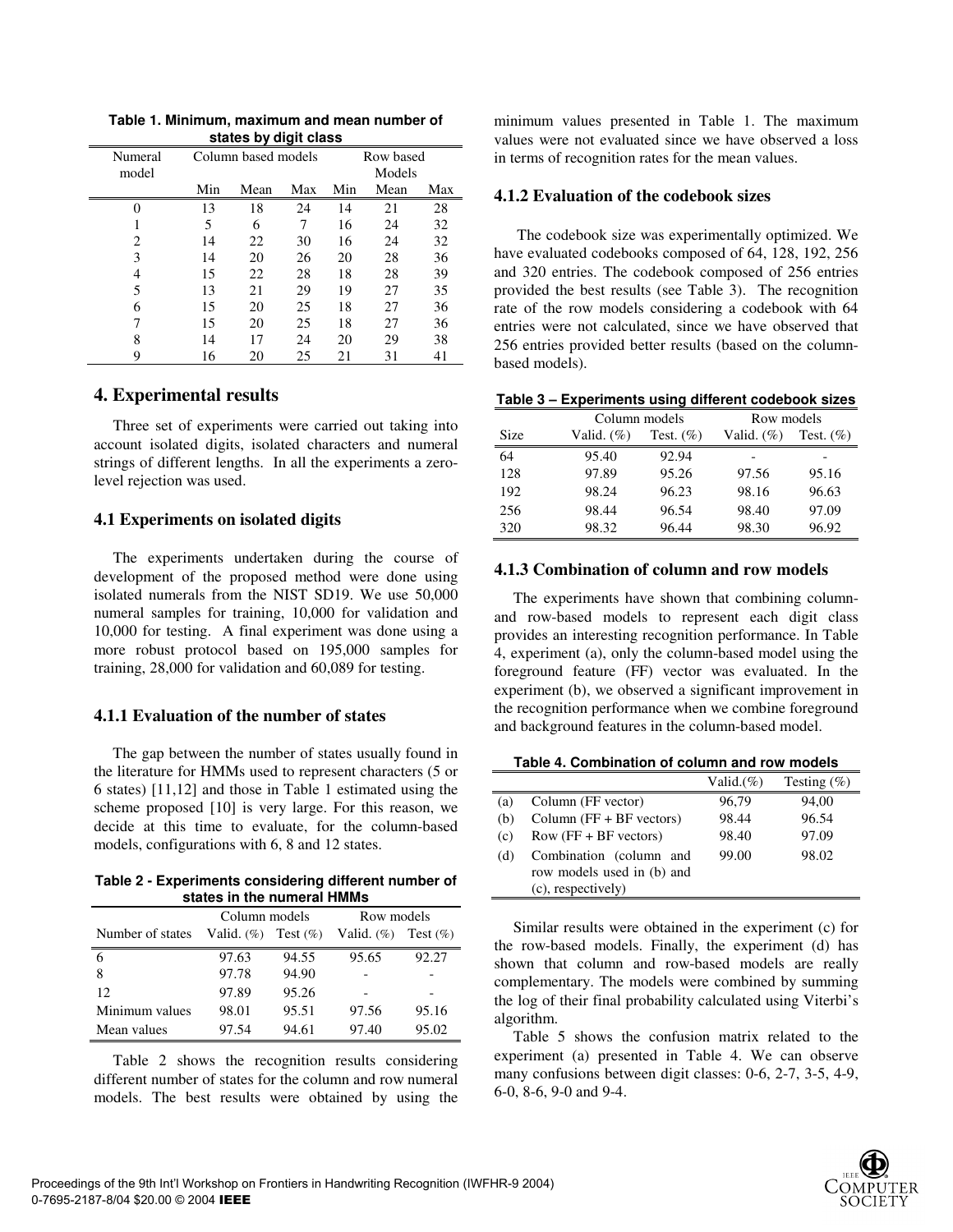Table 6 shows the final confusion matrix related to the experiment (d) presented in Table 4. We can observe that the use of complementary information (foreground and background features + column and row models) has shown to be a promising way to reduce those confusions shown in Table 5. However, there is still some confusion between classes 2-7, 4-9, and 9-4.

|                | $\mathbf{0}$   |              | $\overline{2}$   | 3                | 4              | 5              | 6            | ⇁            | 8            | 9              |
|----------------|----------------|--------------|------------------|------------------|----------------|----------------|--------------|--------------|--------------|----------------|
| $\mathbf{0}$   | 929            | $\theta$     |                  | $\mathbf{0}$     | 9              | $\mathbf{0}$   | 20           | $\mathbf{0}$ | 5            | 8              |
| 1              | $\mathbf{0}$   | 980          | 1                |                  | $\mathbf{0}$   | $\mathbf{0}$   | $\mathbf{0}$ | 2            | $\mathbf{0}$ |                |
| $\overline{c}$ | 9              | 9            | 969              | 4                | 3              |                |              | 74           | 5            |                |
| 3              | $\mathbf{0}$   | $\mathbf{0}$ | 21               | 980              | $\theta$       | 75             | 3            | 16           | 2            | 4              |
| $\overline{4}$ | 6              | 5            |                  | 3                | 950            | 2              | 8            | 13           | $\Omega$     | 30             |
| 5              | 7              |              | $\boldsymbol{0}$ | 7                | $\theta$       | 897            | 26           | $\mathbf{0}$ | 2            | $\overline{c}$ |
| 6              | 29             | $\Omega$     | 2                | $\Omega$         | 6              | $\Omega$       | 909          | $\Omega$     |              | $\theta$       |
| $\overline{7}$ | $\mathbf{0}$   | 4            |                  | 3                | 13             | $\mathbf{0}$   | $\mathbf{0}$ | 874          | $\mathbf{0}$ | $\overline{c}$ |
| 8              | $\overline{4}$ | $\Omega$     | 4                | $\overline{c}$   | $\overline{2}$ | 18             | 33           | 12           | 981          | 15             |
| 9              | 16             |              | $\mathbf{0}$     | $\boldsymbol{0}$ | 17             | $\overline{7}$ | $\mathbf{0}$ | 9            | 4            | 931            |
|                |                |              |                  |                  |                |                |              |              |              |                |

**Table 5. Confusion matrix: column model (FF vector)** 

**Table 6. Confusion matrix: combination of column and row models (FF + BF vectors)** 

|   | $\mathbf{0}$   |                | $\overline{2}$ | 3            | 4            | 5            | 6            |              | 8              | Q        |
|---|----------------|----------------|----------------|--------------|--------------|--------------|--------------|--------------|----------------|----------|
| 0 | 988            | $\Omega$       | $\Omega$       | $\mathbf{0}$ | $\mathbf{0}$ | $\mathbf{0}$ | 3            | $\mathbf{0}$ | $\overline{2}$ | $\theta$ |
|   | $\theta$       | 986            | $\Omega$       | $\theta$     | $\mathbf{0}$ | $\theta$     |              | $\mathbf{0}$ | $\mathbf{0}$   | $\Omega$ |
| ◠ |                | 8              | 993            | 3            | $\mathbf{0}$ | $\theta$     | 0            | 21           | $\mathbf{0}$   |          |
| 3 |                | $\theta$       |                | 995          | $\mathbf{0}$ |              | $\mathbf{0}$ | 12           |                | 2        |
| 4 | $\overline{c}$ | $\overline{c}$ |                | $\theta$     | 983          | $\theta$     | $\mathbf{0}$ | 2            | $\mathbf{0}$   | 23       |
| 5 | 0              |                | $\Omega$       |              | $\mathbf{0}$ | 971          | 24           |              | $\mathbf{0}$   |          |
| 6 | 6              |                | $\Omega$       | $\theta$     | 2            | $\theta$     | 966          | $\Omega$     |                |          |
|   | $\theta$       |                | 4              | $\Omega$     |              | $\theta$     | $\mathbf{0}$ | 961          | $\overline{0}$ |          |
| 8 | 2              |                |                |              | $\mathbf{0}$ | 12           | 6            | 2            | 995            | Q        |
| 9 | 0              | $\Omega$       | $\mathbf{0}$   | $\Omega$     | 14           | 10           | $\mathbf{0}$ |              |                | 964      |

In a final experiment considering isolated digits, we have used a more robust experimental protocol, in which the database is composed of 195,000 samples for training, 28,000 for validation and 60,000 for testing. The recognition rate for the testing set was 97.9%.

#### **4.2 Experiments on isolated characters**

The isolated characters available on the NIST SD19 were used in these experiments. The hsf\_0, hsf\_1, hsf\_2 and hsf\_3 series were used for training. The hsf\_7 and hsf 4 series were used as validation and testing sets, respectively. Table 7 shows the experimental protocol and recognition rates of the proposed method and related works evaluated on the same database.

As we can see, it is difficult to compare since most of the time the authors did not consider 52 classes. We have used the same experimental protocol than Koerich [13] since the author has considered the complete experimental protocol. When both, upper and lowercase, are considered in the same experiment the proposed features have shown to be better. The reason is that, the features based on columns and rows have shown to be more suitable to

distinguish classes where the difference is just the size, such as C and c.

**Table 7. Experimental protocol and recognition rates on isolated characters** 

| Class                    | #      | #      | #      | Recog.  |
|--------------------------|--------|--------|--------|---------|
|                          | Train. | Valid. | Test.  | Rates % |
| Proposed method          |        |        |        |         |
| uppercase (26 classes)   | 37,440 | 12,092 | 11.941 | 90.0    |
| lowercase (26 classes)   | 37.440 | 11,578 | 12,000 | 84.0    |
| upper/lower (52 classes) | 74,880 | 23,670 | 23.941 | 87.0    |
| Koerich [13]             |        |        |        |         |
| uppercase (26 classes)   | 37,440 | 12.092 | 11.941 | 92.3    |
| lowercase (26 classes)   | 37,440 | 11,578 | 12,000 | 84.6    |
| upper/lower (52 classes) | 74,880 | 23,670 | 23.941 | 85.5    |
| Oh et al $[14]$          | 26,000 |        | 11.941 | 90.0    |
| uppercase (26 classes)   |        |        |        |         |
| Dong et al $[15]$        | 23.937 |        | 10.688 | 92.3    |
| lowercase (26 classes)   |        |        |        |         |

#### **4.3 Experiments on handwritten numeral strings**

We have also used the proposed models and features in a method for numeral string recognition. It can be categorized as a segmentation-free approach that avoids a prior segmentation of the string into digits by using an implicit segmentation strategy. In this method the challenge consists of finding the best compromise between segmentation and recognition. To deal with this problem, we propose a two-stage system in [8]. It allows the use of two sets of features and numeral models: one taking into account of both segmentation and recognition aspects, and another considering just the recognition aspects. The first stage, called the String Contextual-Based Stage (SCB), finds the N best segmentationrecognition paths for a given numeral string. For this purpose, a dynamic programming is used to match digit Hidden Markov Models (HMMs) against to a given string. The 10 column-based HMMs used in this stage are trained on isolated digits, but considering contextual information regarding string slant and intra-string size variation. In addition, features extracted from the foreground pixels of the string image columns contemplate both segmentation and recognition processes. The second stage, called Verification Stage, re-ranks the N best segmentationrecognition paths provided by the first system stage using a powerful isolated digit recognizer. The proposed set of features combining foreground and background information is used in order to improve the recognition performance of the numeral HMMs. Moreover, 10 additional numeral HMMs based on the rows of the numeral images are combined with the column-based models during the digit recognition process.

As we can see, the proposed string recognition method is totally based on complementary information